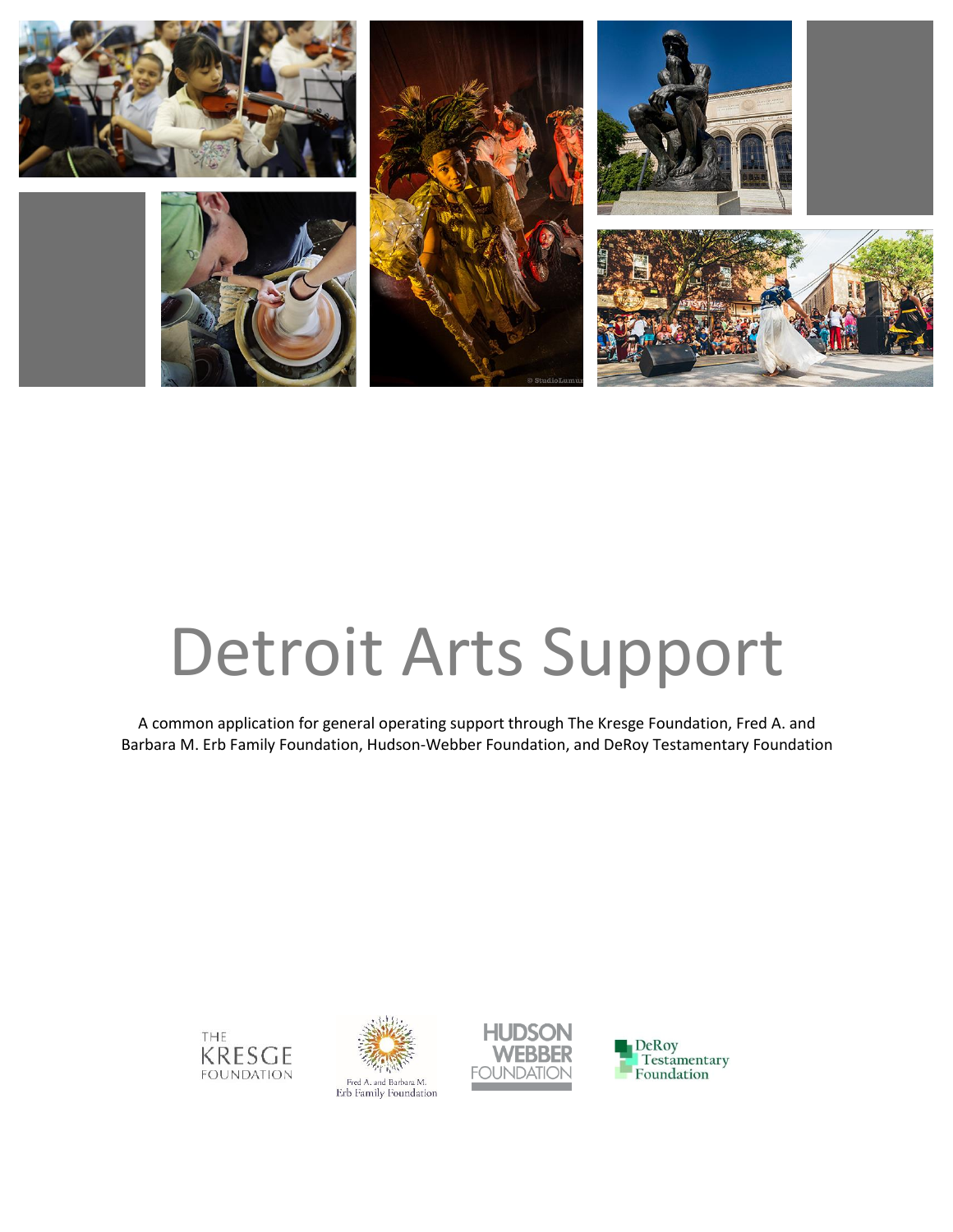## **Introduction**

For over 10 years, the Detroit Arts Support (DAS) initiative has provided unrestricted operating funding to arts and cultural organizations in the metro Detroit region. The program aims to strengthen the sector broadly through consistent support for a large and diverse set of organizations that contribute to the quality of life and cultural vitality of metropolitan Detroit, and provide opportunities for creative expression for people of all backgrounds in the region. We are pleased to invite past partners and new organizations to apply.

DAS was created by the Kresge Foundation in 2007 and joined in 2010 by the Fred A. and Barbara M. Erb Family Foundation. We're excited to announce that the Hudson-Webber Foundation and DeRoy Testamentary Foundation will also be joining the program this year. Over the last 11 years, our foundations have committed over \$50 million in general operating grants to more than 80 organizations of all sizes and artistic disciplines in Macomb, Oakland and Wayne counties.

## **Eligibility**

DAS is open to nonprofit performing arts organizations; visual arts organizations; literary arts organizations; collecting organizations; media and public broadcasting organizations; communitybased arts and culture organizations; arts service organizations; arts education organizations; and cultural heritage organizations. Municipalities, schools, religious congregations, non-arts nonprofit organizations, and for-profit organizations are not eligible to apply.

Eligible organizations must:

- Be tax-exempt under section 501(c)(3) of the Internal Revenue Service or operate under a public college/university or government entity.
- Not be classified as private foundations under Section 509(a) of the Internal Revenue Code.
- Be headquartered and incorporated in the State of Michigan, located in and serving Wayne, Oakland or Macomb counties. Please note that some participating foundations may have narrower geographic restrictions.
- Have a mission primarily dedicated to arts, culture and creativity. Organizations that are a subsidiary or division of a larger  $501(c)(3)$  organization must demonstrate an independent identity and governance structure (see Appendix 1).
- Have a record of presenting programs for at least two years.
- Employ the equivalent of at least one full-time person (see Appendix 2).
- Have a current (no older than FY 2017) financial audit conducted by an independent certified public accountant. Organizations with annual budgets of less than \$250,000 may provide a qualified review or IRS Form 990.
- Have revenues of at least \$100,000 from their most recently completed fiscal year.

*Arts and cultural organizations that do not meet these eligibility requirements may apply for Creators of Culture, a new grant program administered by CultureSource. For more information, visit [www.culturesource.org/resources/creators-of-culture-grants.](http://www.culturesource.org/resources/creators-of-culture-grants)*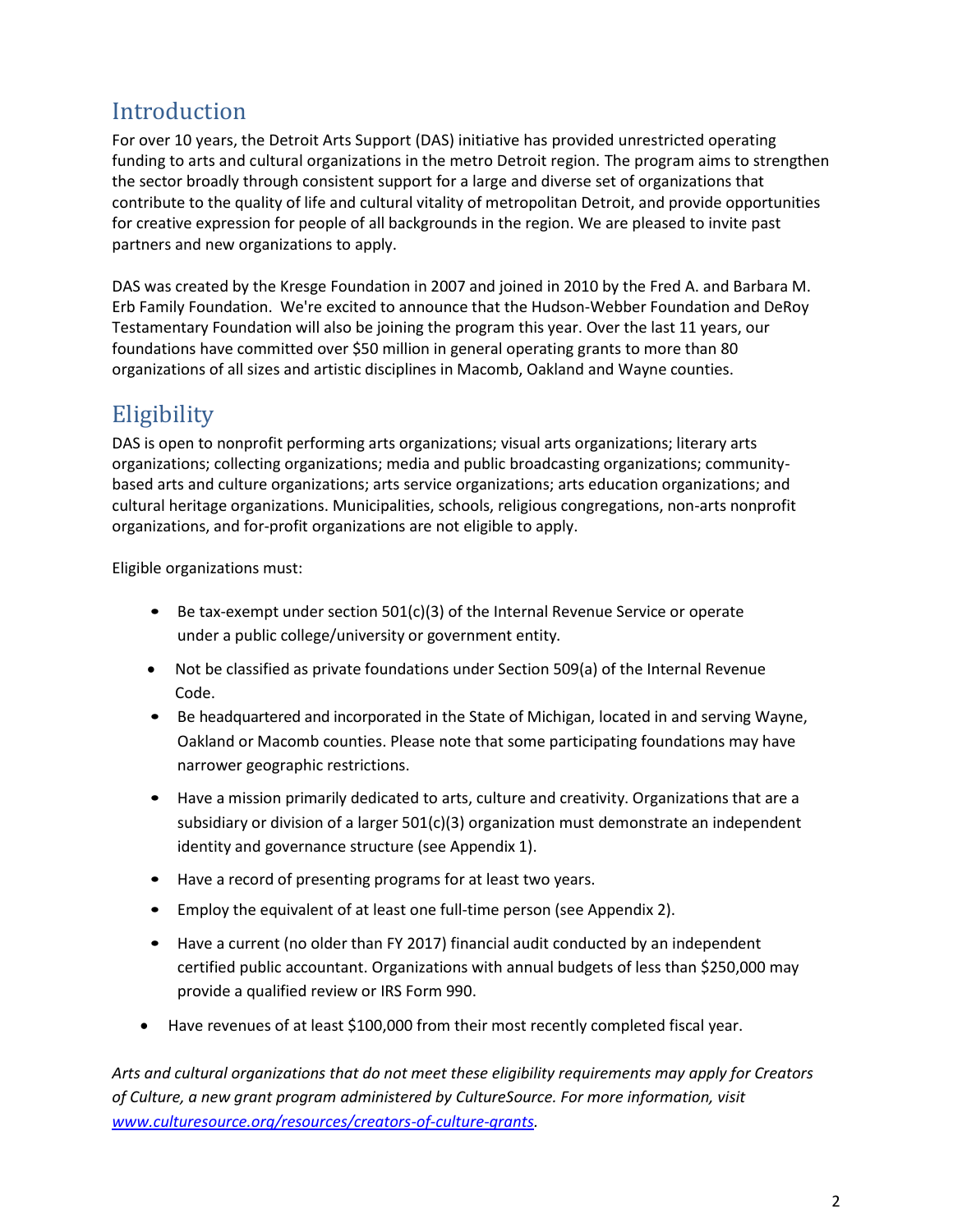## Structure of Grant Support

While the foundations have separate funding formulas, individual grant sizes will range from \$5,000- \$100,000 per year. All grants will be made in three-year commitments.

## Application Process

Organizations applying for Detroit Arts Support will submit a single application through the Kresge Foundation portal. The application will be shared with the Erb Family Foundation, Hudson-Webber Foundation, and DeRoy Testamentary Foundation. While we partner in the application and review process, each foundation makes independent funding decisions. Selection criteria for each funder can be found in Appendices 3-6 of this document. We encourage you to review these guidelines while crafting your application.

Please submit proposals by **5 pm EST on Monday, June 10, 2019**, using Kresge's online application system (Fluxx) a[t kresge.fluxx.io.](http://kresge.fluxx.io/) If your organization does not have an account in Kresge's Fluxx system, we strongly encourage you to create one well before the proposal deadline, as it may take 2-3 business days to process new account requests. Fluxx portal instructions and helpful tips can be found at [kresge.org/library/DAS2019FluxxGuide.](https://kresge.org/library/DAS2019FLUXXGuide)

## Application Material

- 1) Organizational information.
- 2) Grant request information**.** Se[e Fluxx Guide](https://kresge.org/library/DAS2019FLUXXGuide) for more details.
- 3) Demographic data**.** Enter demographic data concerning your organization and the populations it serves. To ensure consistency, this demographic form uses language and definitions employed by the federal Office of Management and Budget. If you would like to offer comments, please email [programoperations@kresge.org](mailto:programoperations@kresge.org) with your thoughts.
- 4) Narrative. We have simplified and shortened the narrative to avoid duplicating information we receive through DataArts (formerly the Cultural Data Project), work samples, and annual reports. This narrative is a single section of the DAS application and is not intended to be comprehensive. In three pages or less, please provide:
- A brief organizational description: history, mission, vision, values, etc.
- An overview of last year's programming and operations. Use this as an opportunity to celebrate your success and share your challenges.
- Anticipated changes for the coming year. You may address programming, internal capacity, partnerships, etc.
- A story about something you learned in the previous year. What did you learn, how did you learn it, and how did it change your organization? (Please note: we find qualitative insights gleaned through interacting with constituents or debriefing with colleagues to be equally as valuable as quantitative data.)
- Describe your organization's commitment to equity, diversity, and inclusion. How does it manifest in the work of your organization?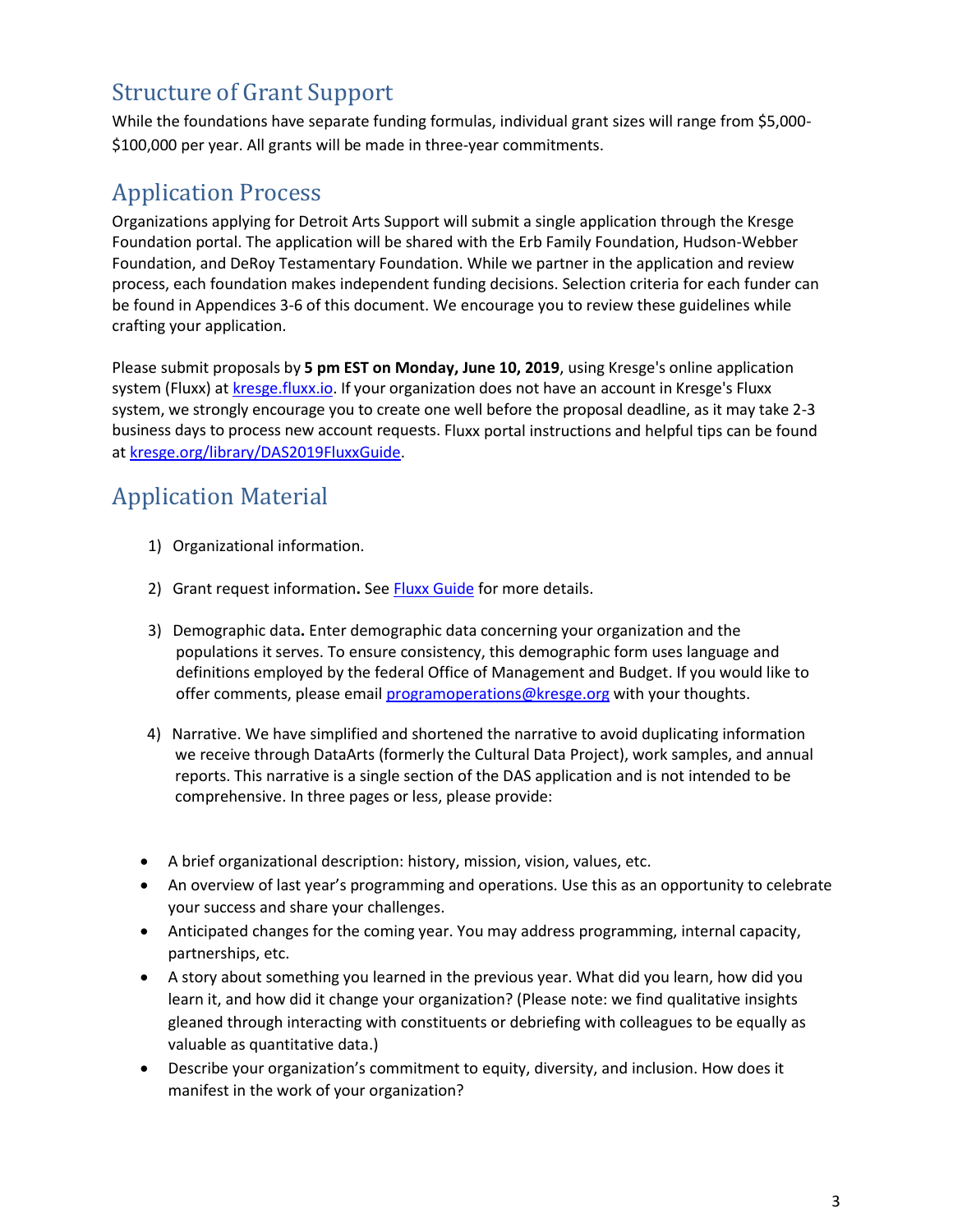## Attachments

- 1) The DAS Report from DataArts (formerly the Cultural Data Project) that aligns with the most recently completed audit or qualified financial review submitted with the application. For assistance, contact the DataArts Support Center via email [at help@culturaldata.org](mailto:help@culturaldata.org) or call 877- 707-DATA (877-707-3282).
- 2) Board list. Current board members, with officers noted, and all members' professional affiliations. Please identify any community representatives. Please also provide the racial/ethnic demographics of your board. **MCACA Attachment 3 may be submitted here.**
- 3) Financial statements. Organizations with annual budgets of over \$250,000 should submit a current financial audit conducted by an independent certified public accountant. If the audit for the most recently completed fiscal year is not yet available, please submit the most recently completed audit, which should not be more than two years old (i.e. FY2017 or newer). Organizations with annual budgets of \$250,000 or less may provide a qualified review or IRS Form 990 in lieu of an audit.
- 4) Optional: the organization's current strategic or business plan.
- 5) Optional: annual reports or work samples that demonstrate the strength of the organization's programming.

Organizations that are a subsidiary of a larger organization must upload additional information as described in Appendix 1.

## Review Process

All applications will go through three stages of review. Information from the review process may be shared with additional funding partners to incentivize collaboration and allow for shared learning.

- 1) A financial health assessment performed by the TDC nonprofit consulting group. The results of this assessment will be shared back with each organization, and TDC will be available to review results with organizations on an individual basis.
- 2) A focus group with community representatives, organized by CultureSource. The focus group is a part of the due diligence process and intended to surface insights about each organization. Community representatives will not score applications or make funding recommendations. Representatives from each organization will be invited to observe their organization's focus group.
- 3) Review and selection. Organizations will be selected for funding by each foundation based on individual foundations' grant guidelines. While this is a common application process, foundations make selections independently.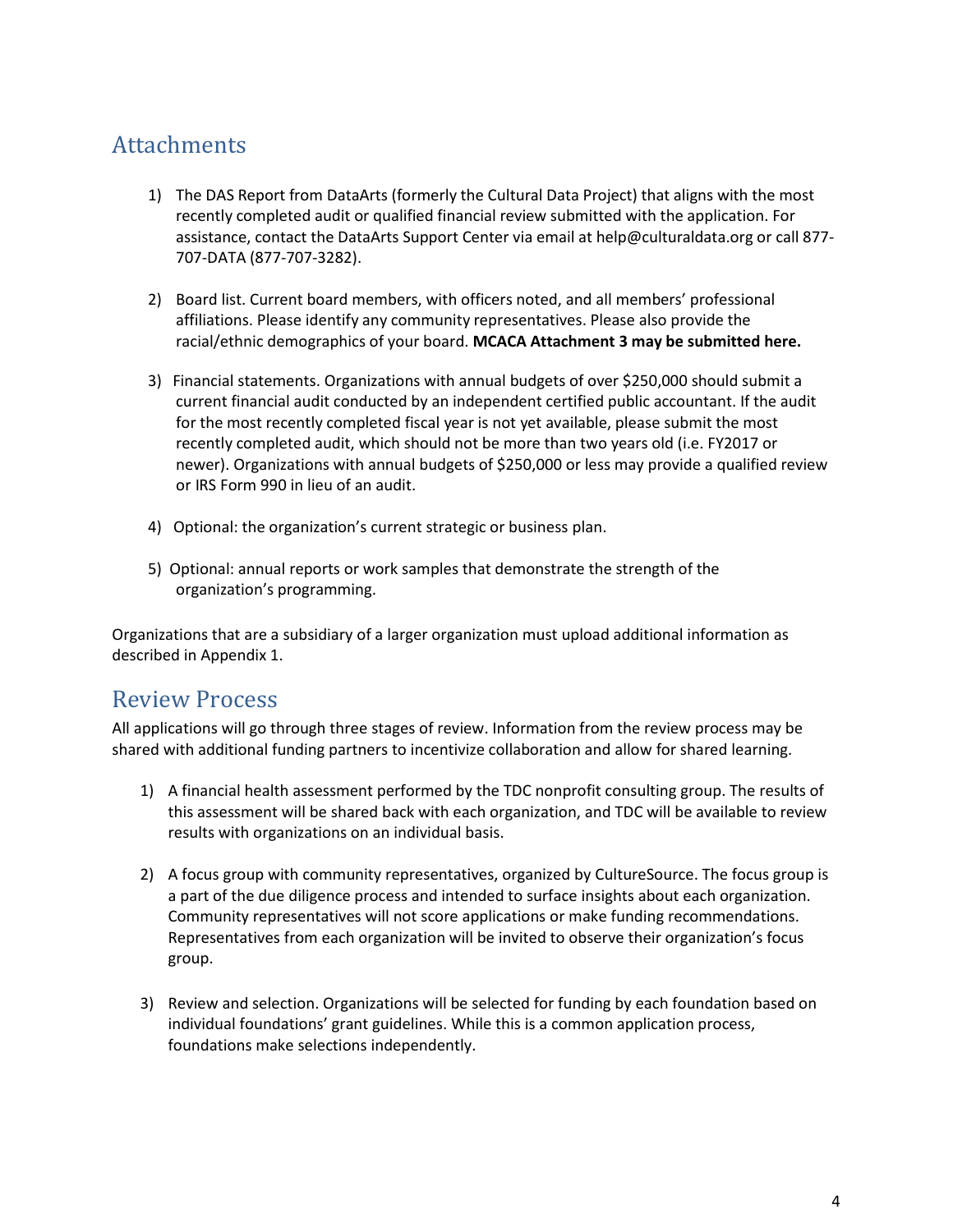## Reporting

All grants will be considered for a three-year period. Second and third year payments will be contingent upon completion of interim reports and satisfactory performance of the grant.

Interim reports for each year will be submitted through Fluxx and shared with all funders by July 30, 2020, 2021 and 2022. Reports will include a narrative and financial component. This information will help refine foundation strategies and key lessons will be shared to advance the field.

If you were granted under Detroit Arts Support 2016-2018, please be sure to upload your final report for that funding round by July 31, 2019.

## **Questions**

Fluxx application questions: [programoperations@kresge.org](mailto:programoperations@kresge.org) Kresge Foundation : [mawilliams@kresge.org](mailto:mawilliams@kresge.org) Erb Family Foundation: [shemy@erbff.org](mailto:shemy@erbff.org) Hudson-Webber Foundation: [mshaw@hudson-webber.org](mailto:mshaw@hudson-webber.org) DeRoy Testamentary Foundation: [jrodecker.deroy@gmail.com](mailto:jrodecker.deroy@gmail.com) CultureSource[: jlinn@culturesource.org](mailto:jlinn@culturesource.org)

## Photo Credits

*Cover Page, from left to right: Sphinx Organization; Pewabic Pottery, photo by Cybelle Codish; Mosaic Youth Theater; Detroit Institute of Arts by Doug Coombe; Iyawo Dance Theatre at Sidewalk Festival, photo by Trilogy Beats*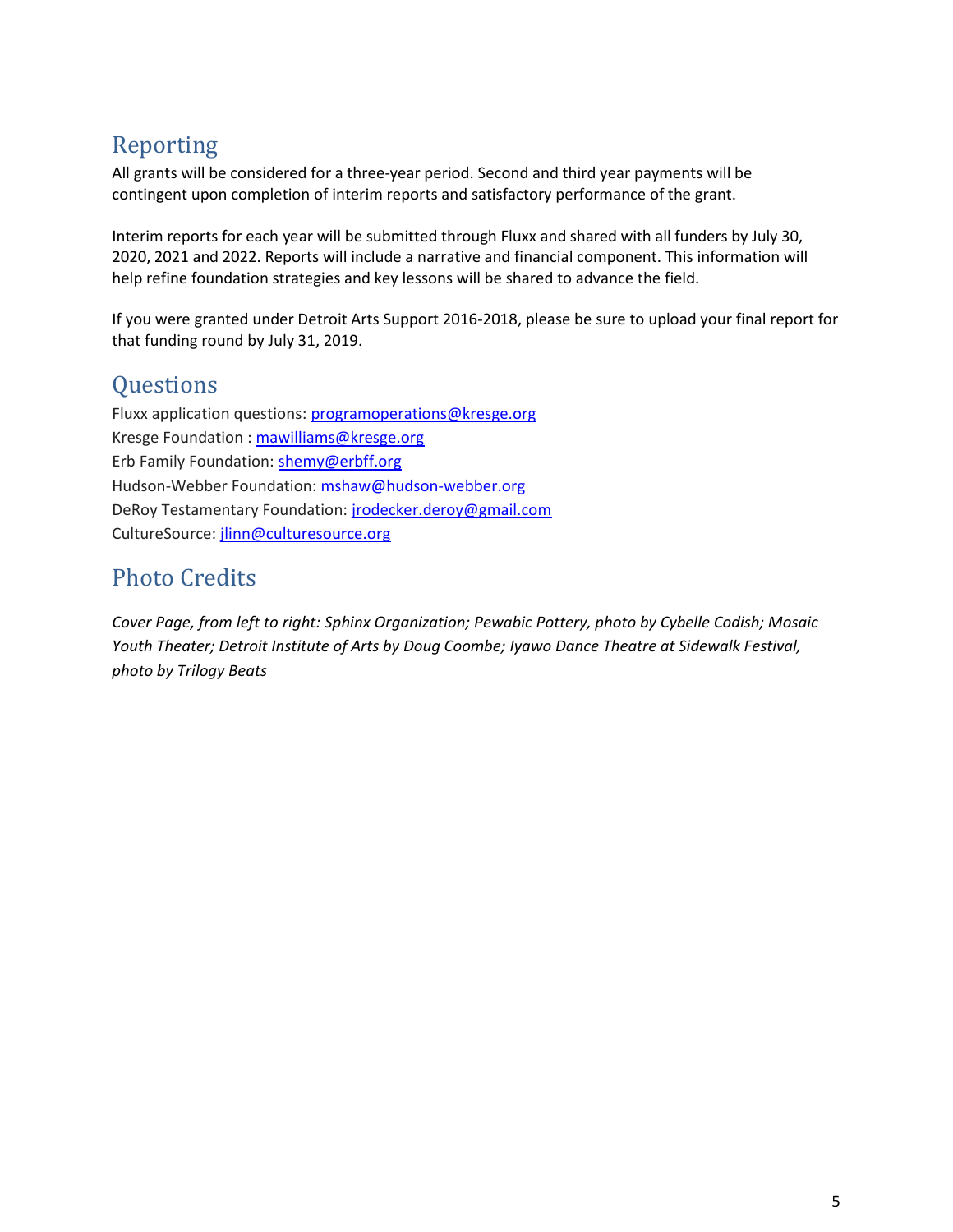# Appendix 1

## For organizations that are a subsidiary or division of a larger organization

The Detroit Arts Support initiative is intended to assist organizations whose primary mission is arts and culture. It is not intended to provide funding for arts programs that are produced by an organization whose mission is another purpose, such as social services or education.

If your organization is a subsidiary or division of a larger entity (such as a university or municipality), you must upload two attachments:

- 1. Subsidiary Narrative: a paragraph describing the subsidiary-parent relationship. Please include details on governance and financial accountability.
- 2. An internal policy or letter of endorsement from the CEO, president or authorized official of the parent organization.

## Appendix 2

## Instructions for calculating full time equivalent (FTE) staff

To calculate the FTE for your organization:

1) List every paid staff member.

Contract staff may be counted if they act for the organization in a staff role on an ongoing, multiyear basis: for example, a part-time director, curator, or artistic director; a paid docent giving tours to school groups throughout each year; a person who coordinates public relations and marketing for the organization and its programs throughout the year, or an accountant. Individuals whose employment is only related to a specific project or short-term contract should not be counted.

- 2) For each person, estimate the total number of hours worked in a year. Then add the total for the entire group.
- 3) Divide the total by 2,080. That's the number of hours in a year for a full-time employee working 40 hours per week. For example, 3,120 hours is 1.5 FTE, or the equivalent of one full-time and one half-time staff member.
- 4) Report the FTE number as part of your grant narrative.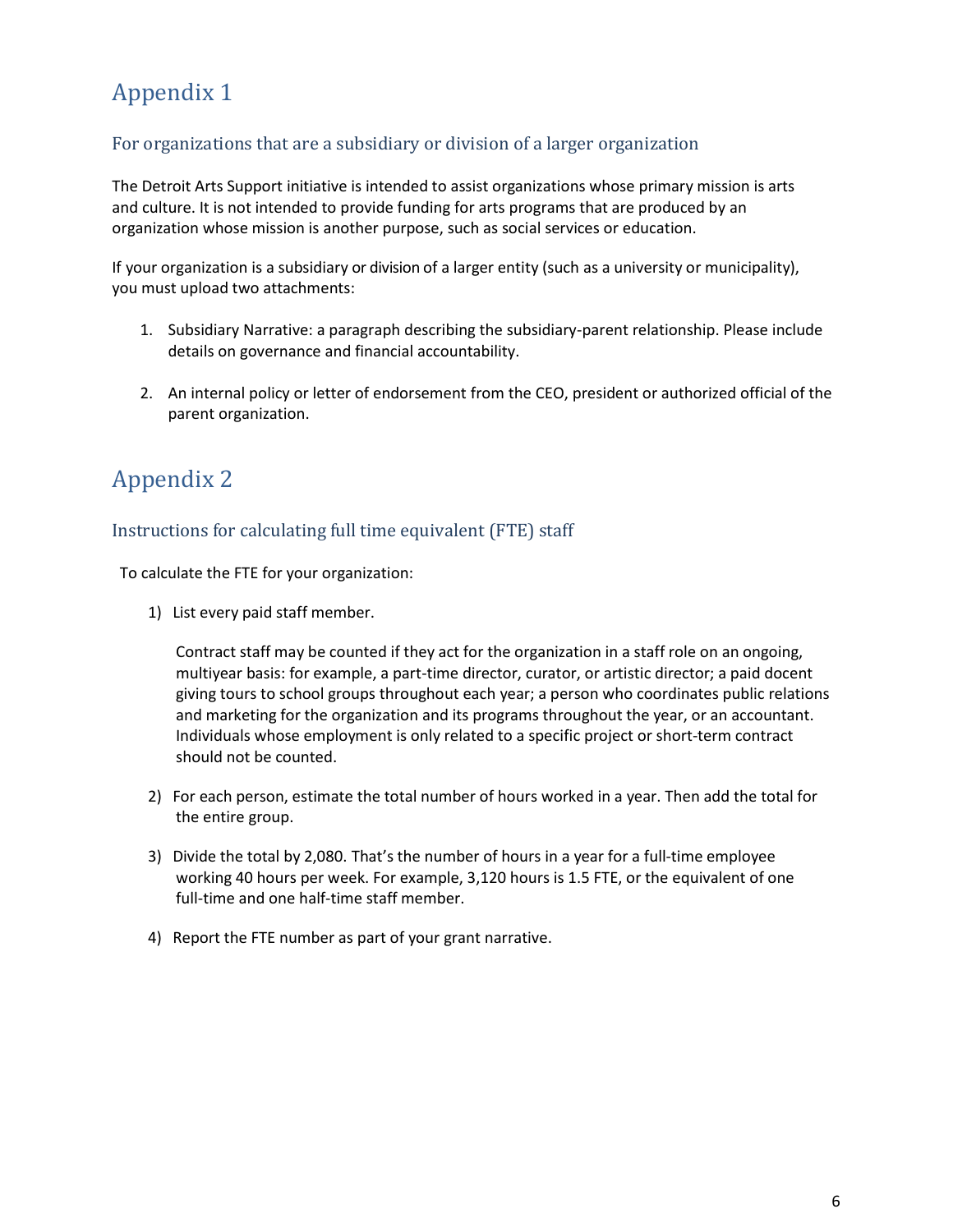# Appendix 3: Kresge Foundation

The Kresge Foundation will review applications from qualifying organizations in Wayne, Oakland and Macomb counties.

Decisions will be based on applicant responses to the general review criteria above and will be informed by the focus group organized by CultureSource. Organizations are not necessarily expected to excel on all of the points listed below, but they should make a case for as many criteria as possible in the context of the organization's mission, goals and objectives.

As part of the 2019 Detroit Arts Support initiative, Kresge's Detroit Program will place special emphasis on diversity, inclusion, and racial equity. A competitive application will clearly present an organization's commitments to:

•Advancing opportunities for creative expression among low-income individuals and people of color.

•Broadening participation and access to arts and culture in the community, including the promotion of cross-cultural understanding and diversity through programming.

•Exemplifying a commitment to organizational diversity among its board and staff leadership reflective of the community and population served.

See below for background on how Kresge's Detroit Program approaches racial equity.

#### **Kresge Detroit Program's Commitment to Racial Equity**

The Detroit Program team is committed to advancing racial equity, both in our work as a team, and in the community. This commitment is central to our ongoing process to embed principles of equity and empowerment in the financial support we provide, and to our journey to continuously improve the way we work.

Challenges in Detroit are not only about current issues. They stem, as in all parts of the United States, from a deep and complex legacy of structural racism and bias. This legacy manifests itself in how our society has invested – and disinvested – in communities. The critique of this legacy is embedded in social justice movements seeking community engagement and empowerment for a more equitable future. For all Detroiters to fully thrive, we recognize that as a community we must address the root causes of the city's challenges. For that reason, the Kresge Detroit Program is deepening its racial equity work.

### Our working definition of racial equity :

We understand and are committed to advancing racial equity not just in outcomes, but in how we do our work. By outcomes, we mean that race should no longer predetermine how one fares in our city. In regards to our work, we understand that it is necessary to evolve our own practices and programs to reflect racial equity. We pursue racial equity by taking time to explore and learn from others, by asking new, hard questions about equity, structural racism and power, and by taking intentional actions as a team to advance the work.

### Our commitment:

As we strive to advance this work, we commit to operationalizing the following principles: listening first to learn; being humble, respectful and inclusive; challenging power narratives, our own included; and acting with intention.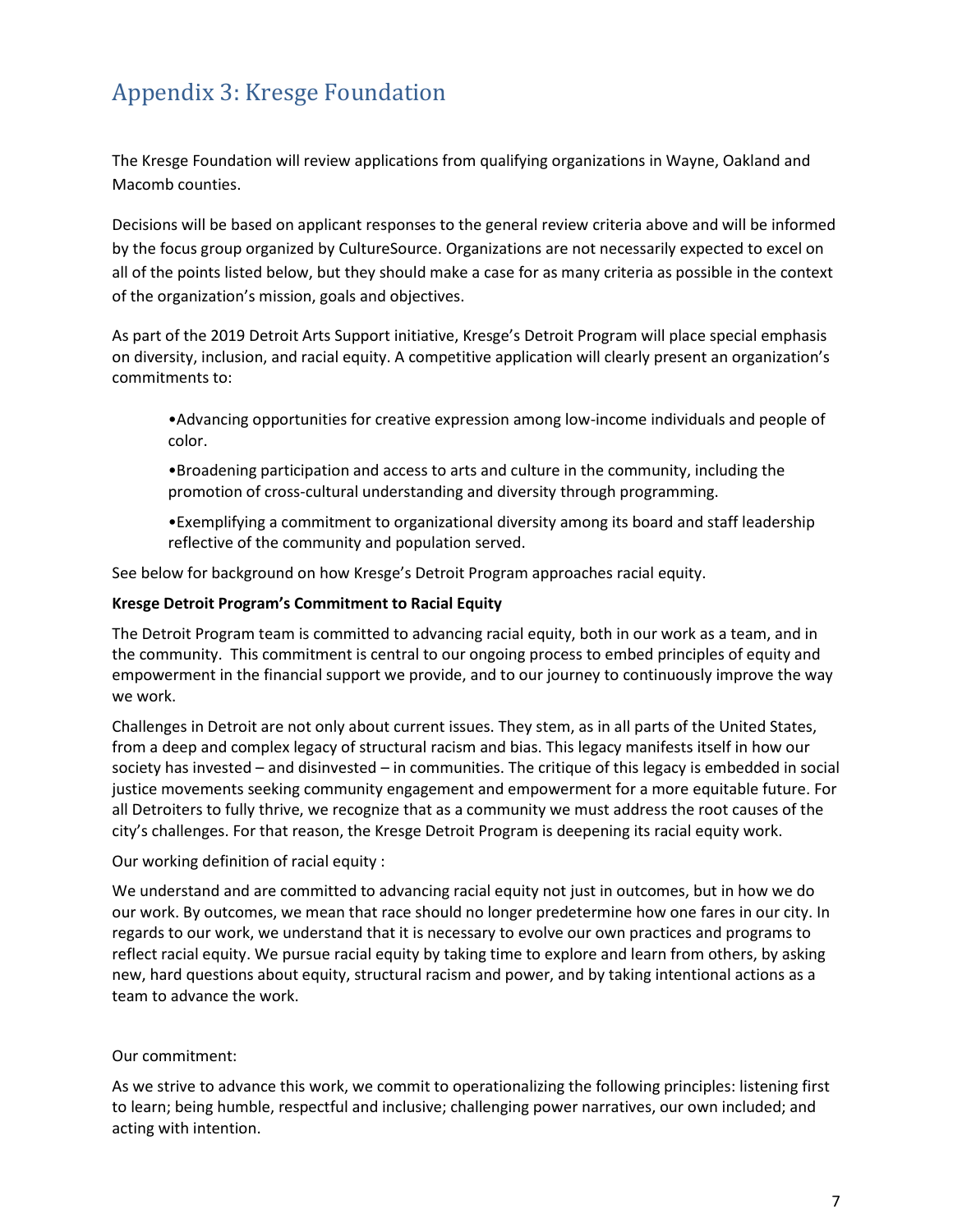Through KIP:D, we commit to realizing these principles by particularly seeking partnerships with organizations that have traditionally faced challenges in accessing systems of power and funding opportunities.

Additionally, strong applications will show an organization's:

- •Contribution to the cultural identity and economic vitality of metropolitan Detroit.
- •Evidence of high-quality artistic achievement and strength of programming.
- •Commitment to youth development, including arts and culture education.

•Support for local artists and creators of cultural product, including training programs, opportunities for display or sale of works of art, and hiring artists and creative professionals to develop or present programs.

•Participation in effective partnerships and collaborations with other cultural or non-cultural organizations to advance broader community development efforts.

•Evidence the operating support will help the organization achieve its long-term goals.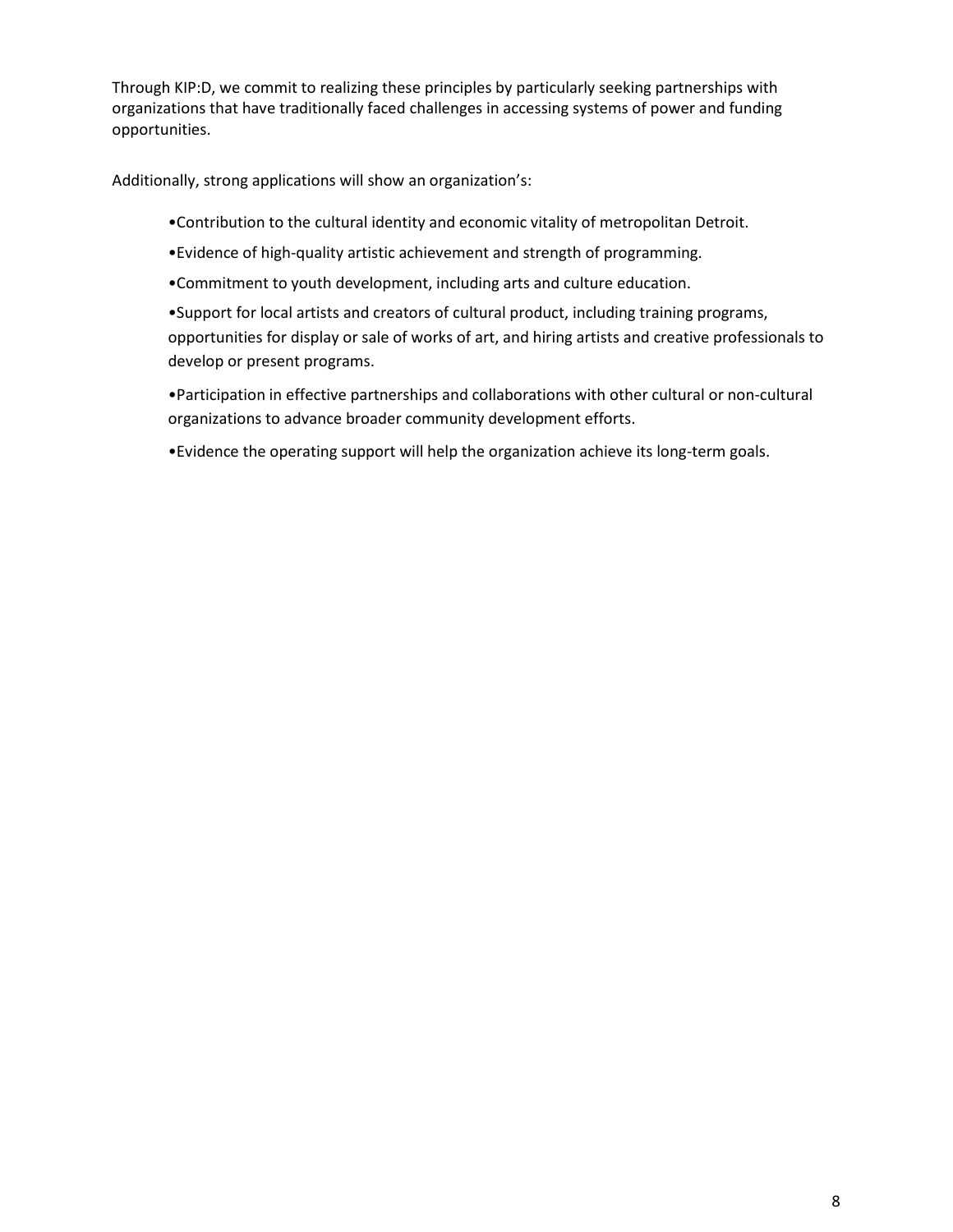## Appendix 4: Fred A. and Barbara M. Erb Family Foundation

The Erb Family Foundation will review applications from qualifying organizations in the City of Detroit, as well as organizations that have historical significance to the Erb family.

The foundation will provide general operating support to a diverse but defined set of organizations that represent the cultural mainstays of the region, including those that have historical significance to the Erb Family.

The foundation offers unrestricted support for Detroit arts and cultural organizations as an extension of our belief that the arts are a critical part of quality of life. Grant amounts will be determined by the below funding formula:

| 2018 Revenues         | <b>Additional Considerations</b>            | <b>Grant Amount</b> |
|-----------------------|---------------------------------------------|---------------------|
| \$100,000-\$499,999   | N/A                                         | \$10,000            |
| \$500,000-\$2,999,999 | N/A                                         | \$15,000            |
|                       | Primarily serve youth or people<br>of color | \$25,000            |
|                       | Family legacy                               | \$25,000            |
| $$3,000,000 +$        | N/A                                         | \$25,000            |
|                       | Family legacy                               | \$100,000           |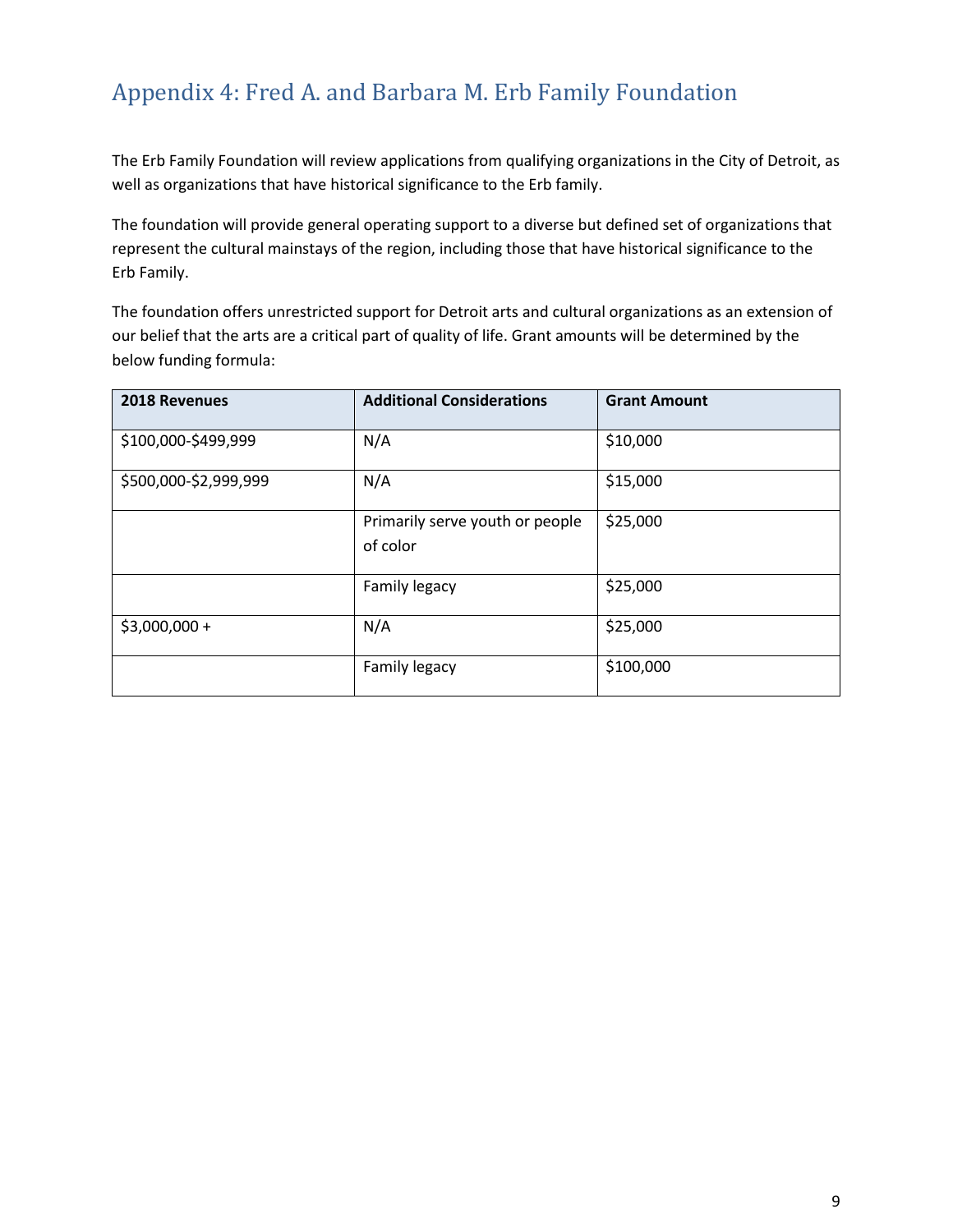# Appendix 5: Hudson-Webber Foundation

The Hudson-Webber Foundation only funds activities based in Detroit, or otherwise have a significant benefit to the Detroit community.

The Foundation only funds Arts & Culture grants that meet one, or more, of the following objectives:

- Increase the capacity of the arts sector to deliver quality, accessible, and engaging cultural programming;
- Increase the diversity of voices reflected in the arts and culture sector of Detroit;
- Increase the positive contributions of the arts and culture sector to the health and vitality of our communities;

With the exception of the Foundation's Hudsonians program for retirees of the Hudson's department store, the Foundation does not make grants to individuals.